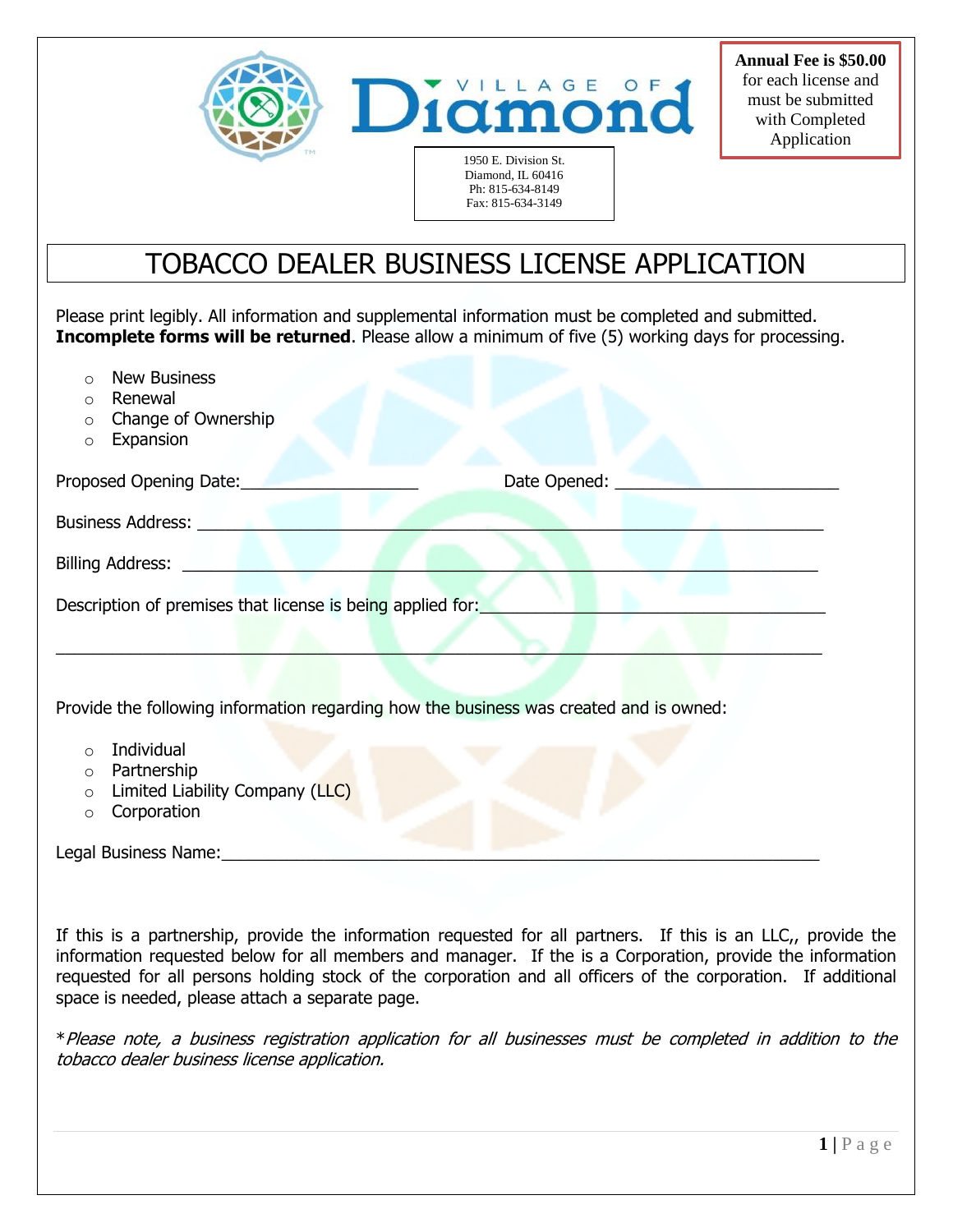## **Each Individual, Partner, Member, Manager, Shareholder and Officer ("Applicant") must complete information**:

| this application? Yes: No:                                       |                                                                                                                                                                | Have you made any similar application (s) for a license on any premises other than the premises described on                                                                                                                                                                                                                                                                                                                                                                                                         |
|------------------------------------------------------------------|----------------------------------------------------------------------------------------------------------------------------------------------------------------|----------------------------------------------------------------------------------------------------------------------------------------------------------------------------------------------------------------------------------------------------------------------------------------------------------------------------------------------------------------------------------------------------------------------------------------------------------------------------------------------------------------------|
|                                                                  |                                                                                                                                                                |                                                                                                                                                                                                                                                                                                                                                                                                                                                                                                                      |
| $Yes:$ No: $\_\_\_\$<br>or revoked? Yes: ______ No: <u>_____</u> | of thing contained in the laws of Illinois or the ordinances of the Village?<br>If yes, please provide (or attach) dates and conviction details:<br><b>COL</b> | Have you ever been convicted of a felony or otherwise disqualified to receive a license by reason of any matter<br>Have you ever been issued a license by any State or other governmental unit or agency which was suspended<br>If yes, indicate date of suspension/revocation, governmental agency and reason for suspension/revocation:                                                                                                                                                                            |
|                                                                  |                                                                                                                                                                |                                                                                                                                                                                                                                                                                                                                                                                                                                                                                                                      |
|                                                                  |                                                                                                                                                                |                                                                                                                                                                                                                                                                                                                                                                                                                                                                                                                      |
| business location for which this license is proposed.            |                                                                                                                                                                | I hereby certify that the information provided on this application is true and correct to the best of my knowledge and that<br>I have not provided false or misleading information. I understand that the failure to provide correct information will be<br>subject to suspension or revocation of the Village of Diamond Tobacco Dealer Business License. I also agree not to violate<br>any of the laws of the State of Illinois or the provisions of the Diamond Tobacco Dealer Business License Ordinance at the |
| <b>Applicant-Print Name</b>                                      |                                                                                                                                                                | Applicant-Signature                                                                                                                                                                                                                                                                                                                                                                                                                                                                                                  |
| Title of Applicant                                               | Date                                                                                                                                                           |                                                                                                                                                                                                                                                                                                                                                                                                                                                                                                                      |
|                                                                  |                                                                                                                                                                | 2 Page                                                                                                                                                                                                                                                                                                                                                                                                                                                                                                               |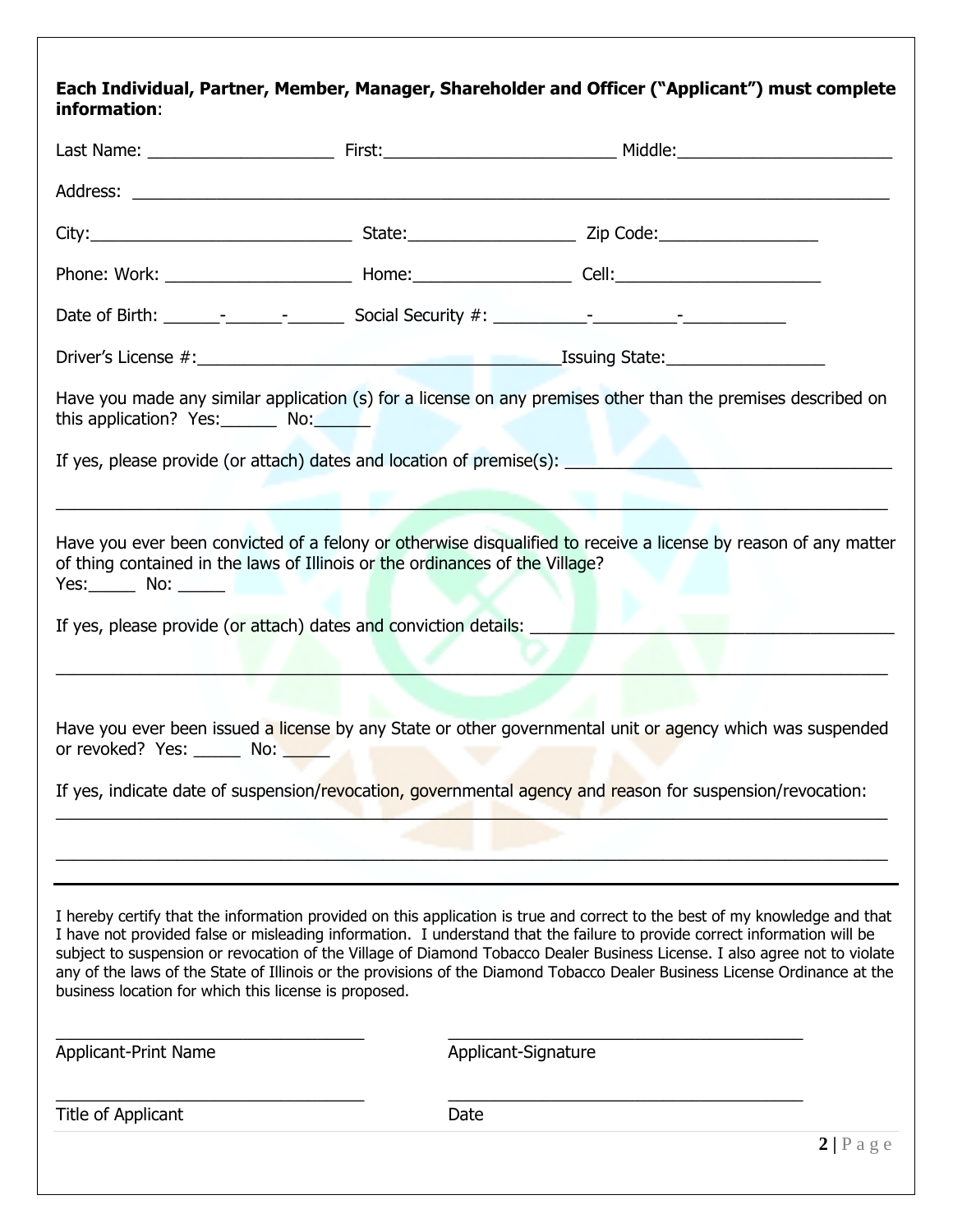## **Each Individual, Partner, Member, Manager, Shareholder and Officer ("Applicant") must complete information**:

| this application? Yes: No:                                                                                                                       |                 | Have you made any similar application (s) for a license on any premises other than the premises described on                                                                                                                                                                                                                                                                                                                                                                                                         |
|--------------------------------------------------------------------------------------------------------------------------------------------------|-----------------|----------------------------------------------------------------------------------------------------------------------------------------------------------------------------------------------------------------------------------------------------------------------------------------------------------------------------------------------------------------------------------------------------------------------------------------------------------------------------------------------------------------------|
|                                                                                                                                                  |                 |                                                                                                                                                                                                                                                                                                                                                                                                                                                                                                                      |
| of thing contained in the laws of Illinois or the ordinances of the Village?<br>If yes, please provide (or attach) dates and conviction details: |                 | Have you ever been convicted of a felony or otherwise disqualified to receive a license by reason of any matter                                                                                                                                                                                                                                                                                                                                                                                                      |
| or revoked? Yes: _______ No:                                                                                                                     | <b>ALC: UNK</b> | Have you ever been issued a license by any State or other governmental unit or agency which was suspended                                                                                                                                                                                                                                                                                                                                                                                                            |
|                                                                                                                                                  |                 | If yes, indicate date of suspension/revocation, governmental agency and reason for suspension/revocation:                                                                                                                                                                                                                                                                                                                                                                                                            |
|                                                                                                                                                  |                 |                                                                                                                                                                                                                                                                                                                                                                                                                                                                                                                      |
|                                                                                                                                                  |                 |                                                                                                                                                                                                                                                                                                                                                                                                                                                                                                                      |
| business location for which this license is proposed.                                                                                            |                 | I hereby certify that the information provided on this application is true and correct to the best of my knowledge and that<br>I have not provided false or misleading information. I understand that the failure to provide correct information will be<br>subject to suspension or revocation of the Village of Diamond Tobacco Dealer Business License. I also agree not to violate<br>any of the laws of the State of Illinois or the provisions of the Diamond Tobacco Dealer Business License Ordinance at the |
| Applicant-Print Name                                                                                                                             |                 | Applicant-Signature                                                                                                                                                                                                                                                                                                                                                                                                                                                                                                  |
| Title of Applicant                                                                                                                               | Date            |                                                                                                                                                                                                                                                                                                                                                                                                                                                                                                                      |
|                                                                                                                                                  |                 | 3 Page                                                                                                                                                                                                                                                                                                                                                                                                                                                                                                               |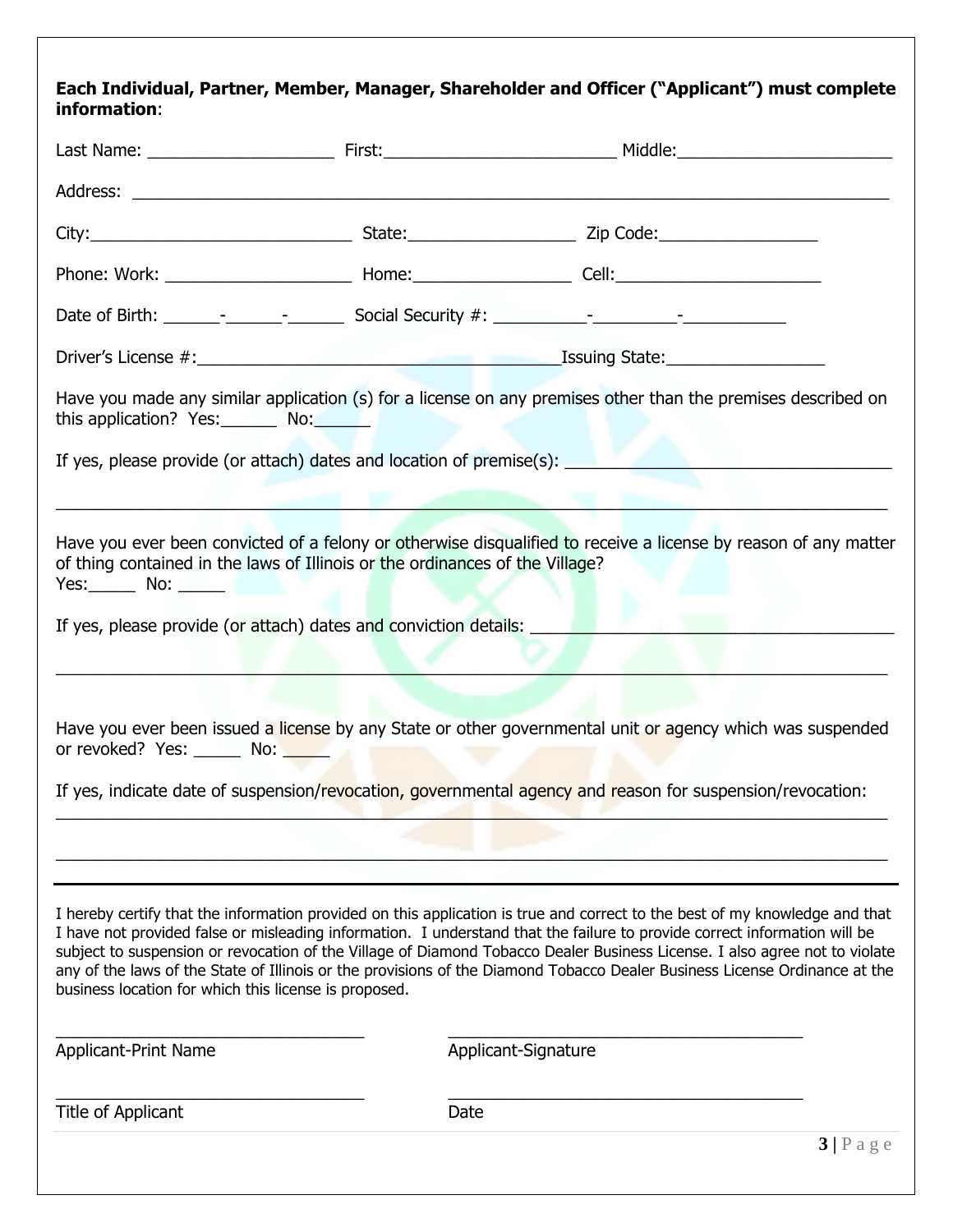## **Each Individual, Partner, Member, Manager, Shareholder and Officer ("Applicant") must complete information**:

| this application? Yes: No:                            |                                                                                                                                                  | Have you made any similar application (s) for a license on any premises other than the premises described on<br>If yes, please provide (or attach) dates and location of premise(s): _______________________________                                                                                                                                                                                                                                                                                                 |
|-------------------------------------------------------|--------------------------------------------------------------------------------------------------------------------------------------------------|----------------------------------------------------------------------------------------------------------------------------------------------------------------------------------------------------------------------------------------------------------------------------------------------------------------------------------------------------------------------------------------------------------------------------------------------------------------------------------------------------------------------|
| $Yes:$ No: $\_\_\_\$                                  | of thing contained in the laws of Illinois or the ordinances of the Village?<br>If yes, please provide (or attach) dates and conviction details: | Have you ever been convicted of a felony or otherwise disqualified to receive a license by reason of any matter                                                                                                                                                                                                                                                                                                                                                                                                      |
| or revoked? Yes: Mo:                                  |                                                                                                                                                  | Have you ever been issued a license by any State or other governmental unit or agency which was suspended<br>If yes, indicate date of suspension/revocation, governmental agency and reason for suspension/revocation:                                                                                                                                                                                                                                                                                               |
|                                                       |                                                                                                                                                  |                                                                                                                                                                                                                                                                                                                                                                                                                                                                                                                      |
| business location for which this license is proposed. |                                                                                                                                                  | I hereby certify that the information provided on this application is true and correct to the best of my knowledge and that<br>I have not provided false or misleading information. I understand that the failure to provide correct information will be<br>subject to suspension or revocation of the Village of Diamond Tobacco Dealer Business License. I also agree not to violate<br>any of the laws of the State of Illinois or the provisions of the Diamond Tobacco Dealer Business License Ordinance at the |
| Applicant-Print Name                                  |                                                                                                                                                  | Applicant-Signature                                                                                                                                                                                                                                                                                                                                                                                                                                                                                                  |
| Title of Applicant                                    | Date                                                                                                                                             |                                                                                                                                                                                                                                                                                                                                                                                                                                                                                                                      |
|                                                       |                                                                                                                                                  | $4 P \text{ age}$                                                                                                                                                                                                                                                                                                                                                                                                                                                                                                    |